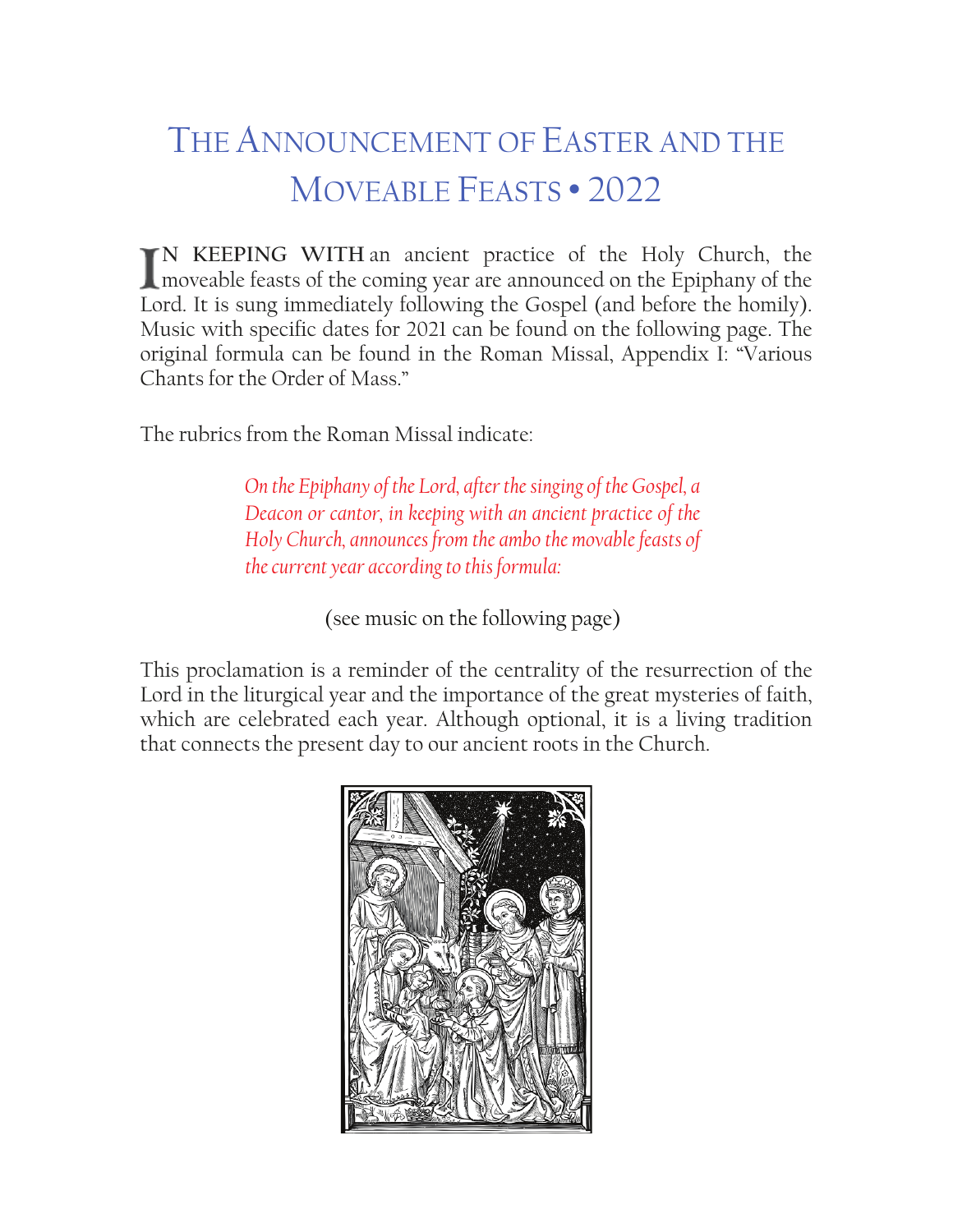## The Announcement of Easter and the Moveable Feasts • 2022

Ascension on Thursday • In the United States: Ecclesiastical Provinces of Boston, Hartford, New York, Newark, Omaha, Philadelphia

On the Epiphany of the Lord, after the singing of the Gospel, a Deacon or cantor, in keeping with an ancient practice of Holy Church, announces from the ambo the moveable feasts of the current year according to this formula: